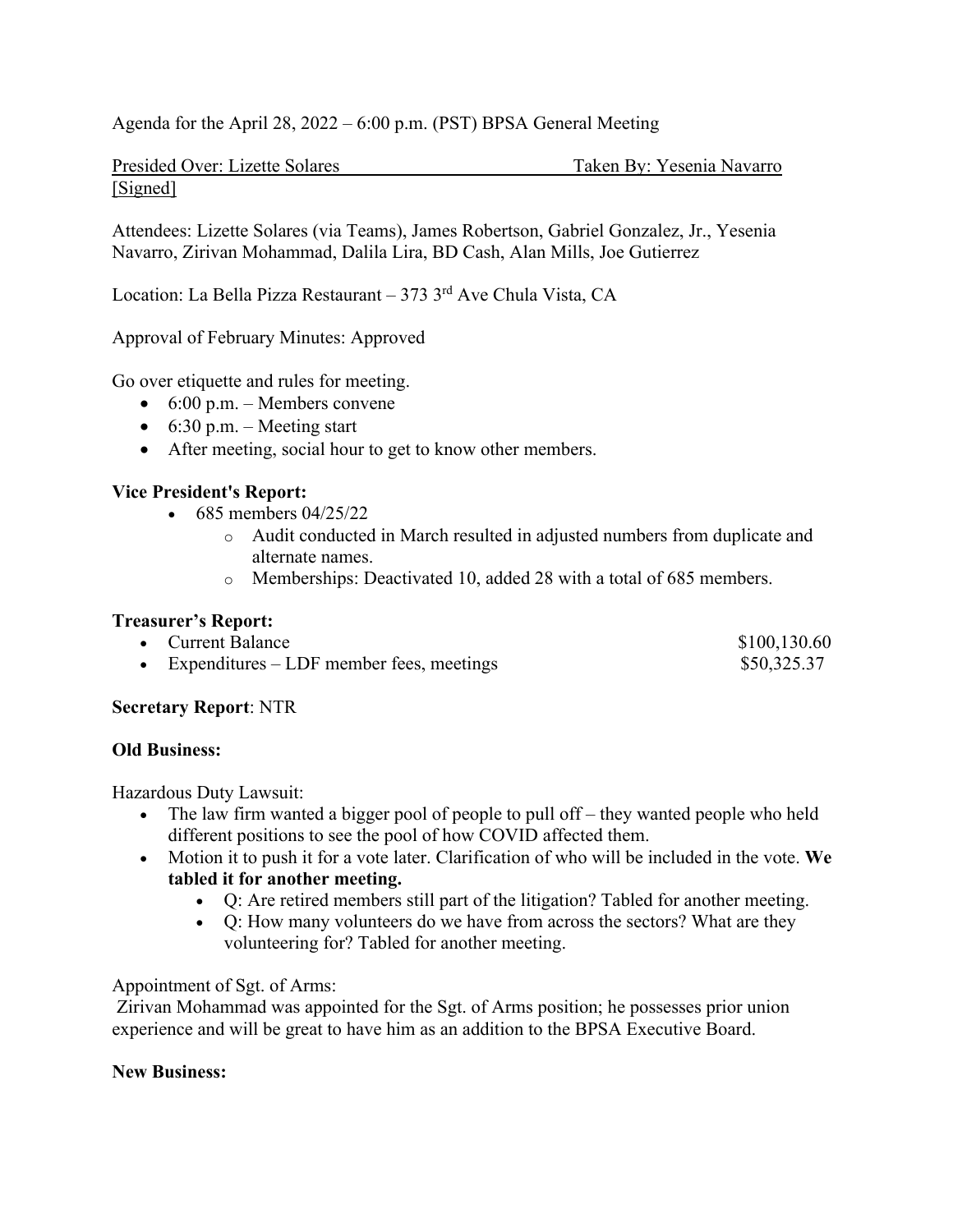Online meeting platform:

- Using MS Teams as a trial. This has not been motioned. If we like Teams, then can send members a link. Members will need to get the private Teams account. Do NOT use Government computers. Note: Received quotes for Zoom platform and monthly expense.
- Email etiquette
- Email the password Secretary will send an email on how to download the online platform.

2022 Scholarship

- $\bullet$  We are seeking volunteers to help with the committee former participant who is volunteering.
- Agent BD Cash will support with coordinating the judging committee
- Application due date: 6/30/2022
- The purpose of the scholarship is for higher education (acceptance letter-discussed dollars,
- BPSA Primary purposes is legal defense fund, how much can we donate to the scholarship fund this year was discussed.
- In 2021, the BPSA funded \$20K Scholarship funds due to the scholarship not being awarded in 2020.
- Motion made to open the scholarship: higher education, middle school, and elementary, to vary awards to a greater population. Motion denied.
- Same prompt as last year multi-media project
- Launch May 4,  $2022 -$  June 30,  $2022$
- Gabe motion for the amount:  $$1,500 \times 10$  (Yesenia second the motion)
- Items voted on: amount, age group, and date range for open enrollment

Christmas Party:

- Need a budget from Gabe (treasurer); will need to add décor and mirror what was done for 2021
- December 2, 2022 -Marina Village, San Diego, CA
- Sent out invites in September for event. There were 80 people last year.
- Goal of 150 Guests for 2022; earlier ticket sales and relaxed COVID restrictions should help bring in larger interest.

 $\bullet$ 

Retirements and Membership Inquiries/FAQs

- If someone is retiring, as a courtesy a gift card is awarded. In the past, an 100 dollar gift card was given to the retiree or an item that cost the same. Plaques were awarded. The awards were contingent on the BPSA being notified of the retirement. Discussion on whether to award \$50 or \$100
- Last year, bottles (beverage) were given to those who mentioned they were retiring.
- Reminder to send out their retirement notification to the usbpsasecretary  $\omega$ gmail.com
- Executive members would usually get a larger amount when retiring due to the volunteer work invested; this has not been the case in the previous years.